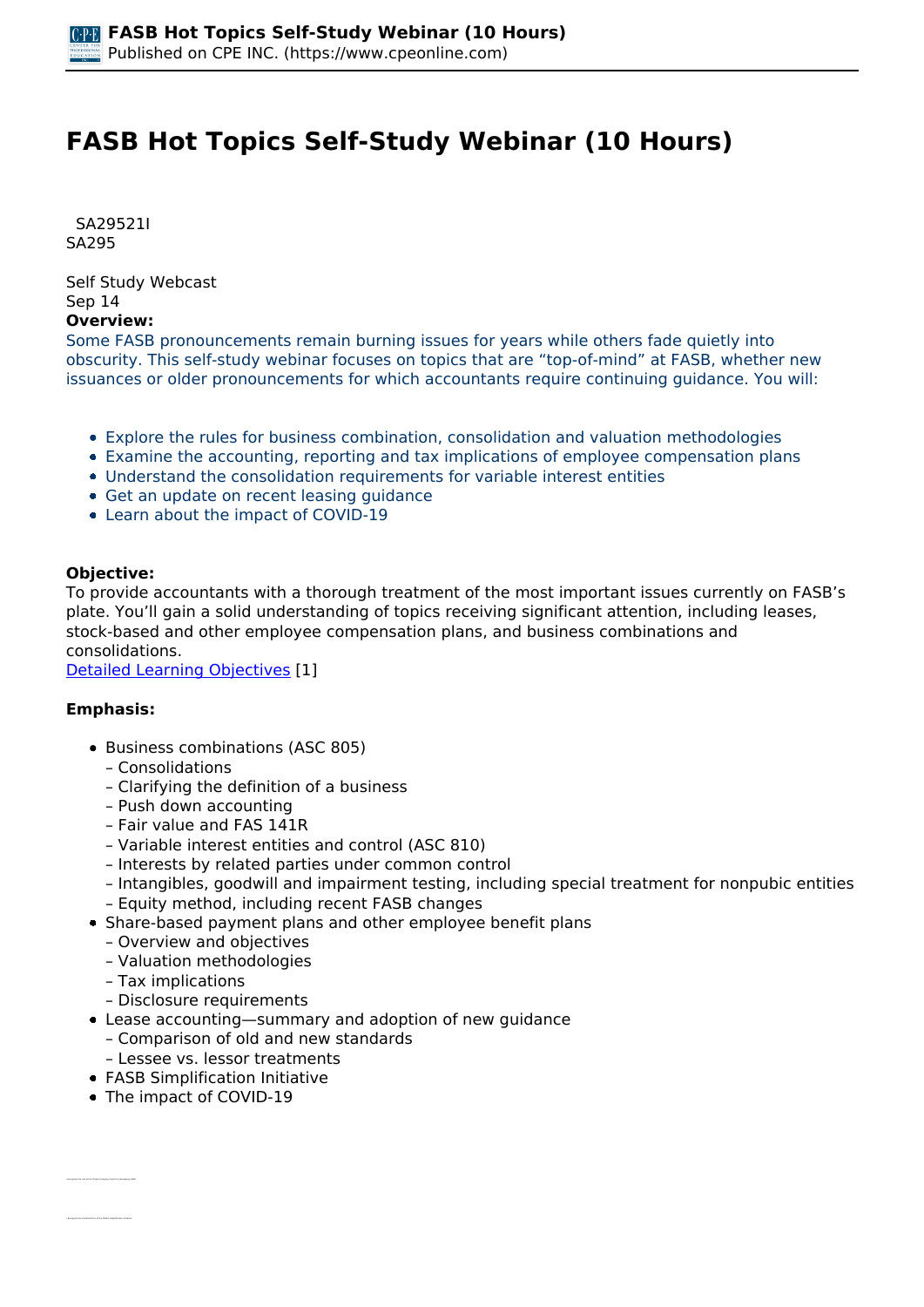

*Published on CPE INC. (https://www.cpeonline.com)*

*• Identify the general rules for lease classification under existing FAS 13 • Identify the impact of the New Lease Standard on the financial statements of lessees • Identify the changes to lessor accounting under the New Lease Standard • Recognize the lease terms for which the lessee may elect to not recognize the right of use asset or lease liability on the balance sheet • Recognize the transition requirements and effective dates of new Topic 842 • Identify those transactions qualifying as a business combination • Identify a business combination measurement period • Identify the treatment of contingencies in a business combination • Identify general disclosures required with a business combination • Recognize the accounting treatment of a gain or loss on the deconsolidation of a subsidiary • Recognize the changes for the accounting for measurement-period adjustments in a business combination under ASU 2015-16 • Recognize the changes for the accounting for goodwill impairment under ASU 2017-04 • Recognize the FASB's proposed changes to the related party guidance for VIEs • Identify the share-based compensation arrangements falling within the scope of FAS123R • Identify the option pricing model used most often to value stock-based compensation • Identify the option available to nonpublic entities in measuring their share-based compensation awards*

# *Bottom***Prerequisite:**

*Basic knowledge of financial accounting and reporting.*

#### **Preparation:**

*No advance preparation required.*

## **Level of Knowledge:**

*Overview.*